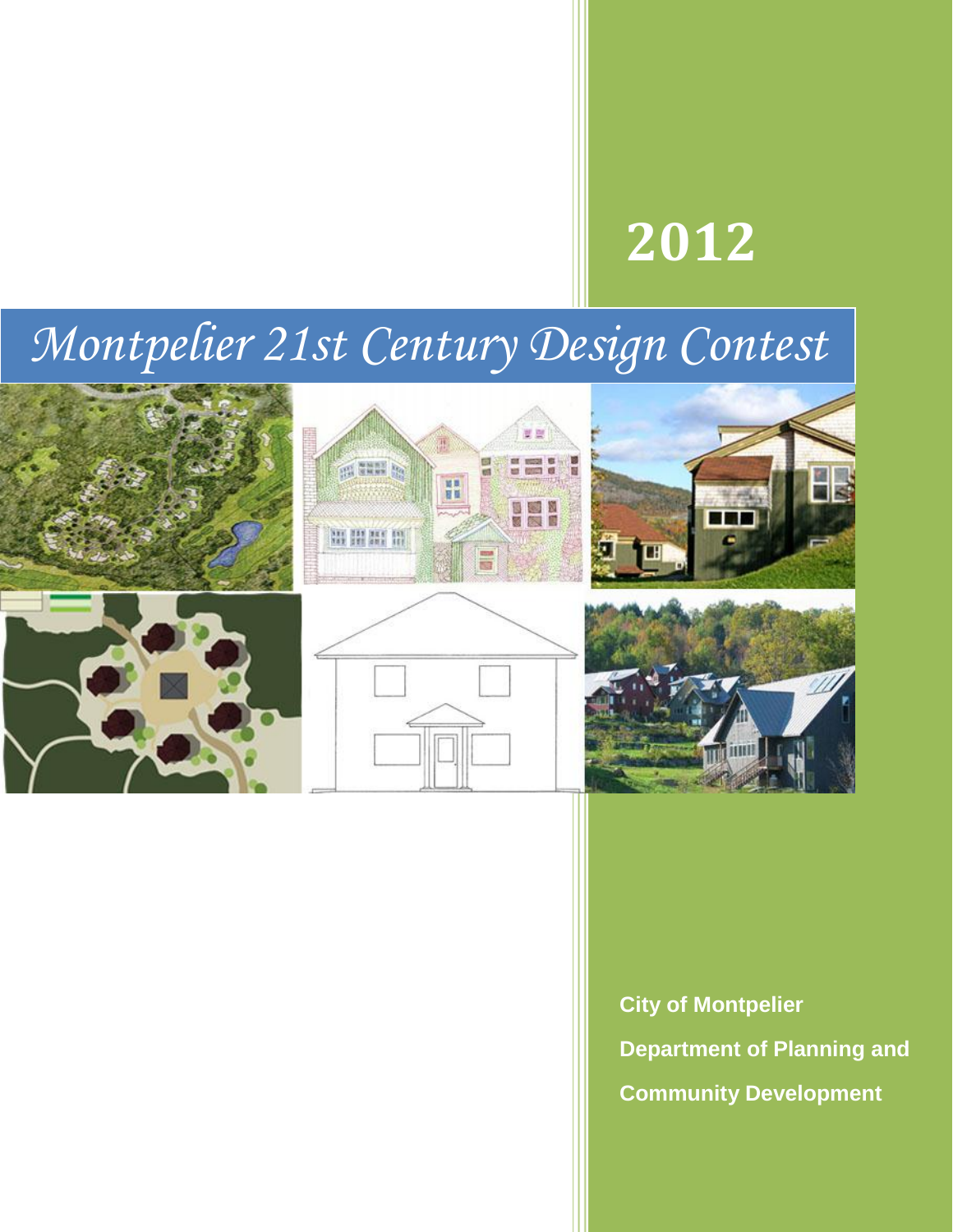May 17, 2012

To the Design Community,

I am pleased to invite you to the Montpelier 21st Century Design Contest, a competition that engages the local, state, and national design community in the preparation of plans and ideas for the city's future. We have set ambitious goals for affordable housing, historic design, and higher density, and this contest allows the whole community in playing their part to fulfill the goals.

This project will help us identify barriers to housing development, and will inspire developers to build homes and buildings that fit our unique character and our demographics. We have high hopes that it will also fulfill our vision of the city continuing to be affordable to working Vermonters.

Thank you for your participation.

Jesse Moorman, Chair Montpelier Planning Commission

# Table of Contents

| 3 <sub>l</sub> |    |
|----------------|----|
| 4.             |    |
| 5 <sub>1</sub> | 10 |
| 6.             | 10 |
| 7 <sup>1</sup> | 10 |
| 8 <sub>1</sub> |    |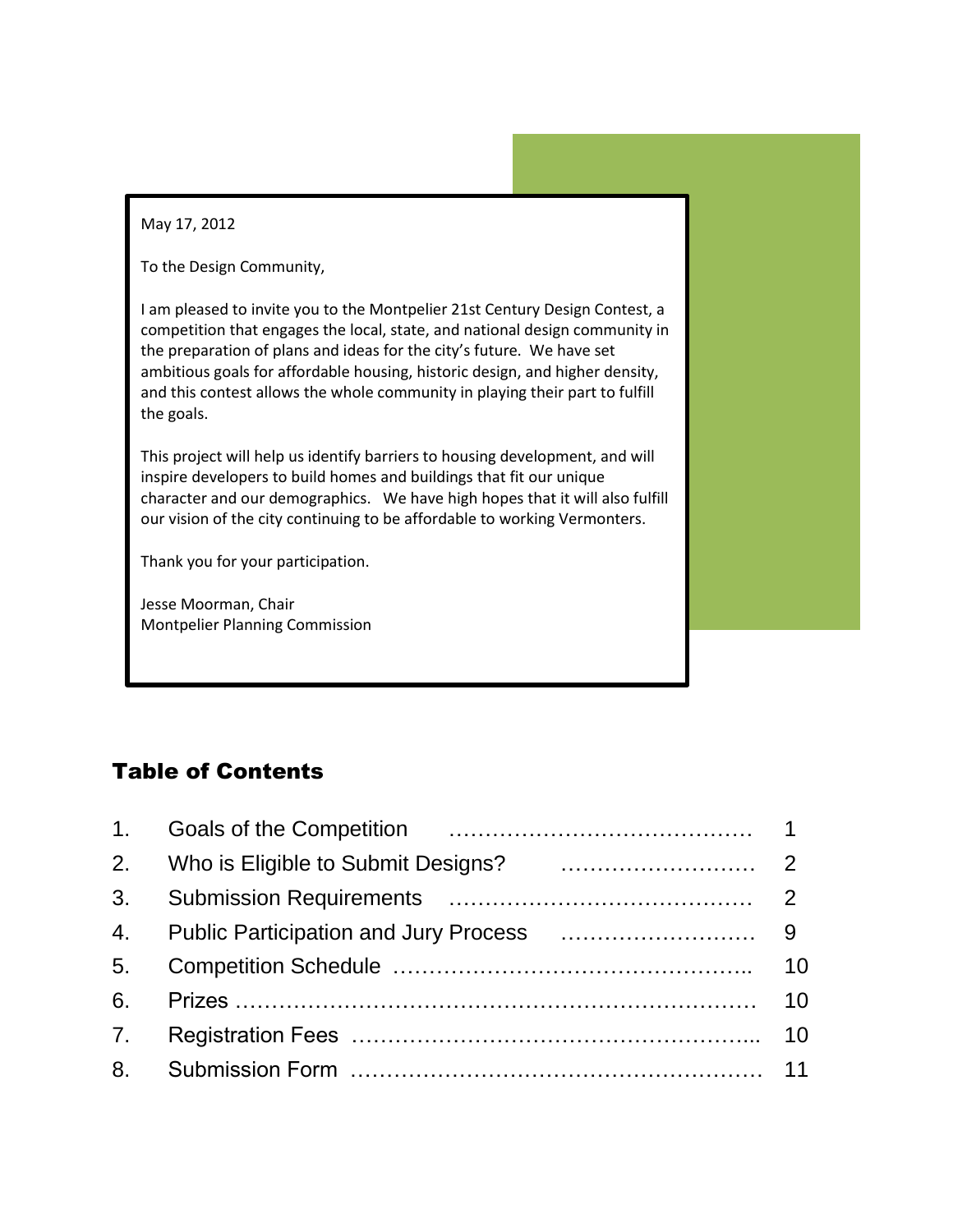# Goals of the Competition

The City of Montpelier has set ambitious goals of encouraging housing development over the next several years – the Master Plan adopted in 2010 set a target of 50 units per year. The Master Plan also called for more affordable housing, housing that is safe, resource efficient, and accessible. The city has also received growth center designation from the State of Vermont to enable housing development following smart growth principles such as compact development close to infrastructure, walkable neighborhoods, preservation of critical resources and wildlife habitats, providing a variety of transportation choices, mixed use neighborhoods, and participatory planning.

To meet these important goals, we are initiating this design competition as we continue the process of revising our zoning regulations to come into compliance with the Master Plan. With the competition, we are hoping to achieve these goals:

- 1. To identify regulatory and financial hurdles to housing and commercial development.
- 2. To shape several proposals that meet the city's goals for new development.
- 3. To demonstrate development practices that are consistent with the Master Plan.
- 4. To develop new zoning tools to facilitate quality projects.

We are inviting designers, students, architects, and interested citizens to participate in the competition. The neighborhoods where the larger development designs will be focused will be engaged at the beginning to develop neighborhood specific award criteria, in addition to the general criteria listed on page 9. It is not a requirement that contestants participate in the meetings, but it would increase their understanding of the issues which need to be addressed by the design. Notes from the meetings will be posted to the city's contest web site.

We hope that the competition will inspire new housing development, and will give us invaluable feedback about current regulatory hurdles to new housing in Montpelier. This in turn will help us revise the zoning so that the types of development which represent thoughtful and sustainable design will be encouraged.

There are four Competition Categories that contestants can choose for their designs:

- **1) Infill Housing**: Lots are being volunteered by property owners throughout the city for infill housing designs. These designs should offer innovative approaches to smaller houses that can fit in between homes on the larger lots in the community.
- **2) Infill Commercial**: Lots volunteered by property owners in the city's historic downtown are the focus of the infill commercial category of the competition.
- **3) Sabin's Pasture**: The owner of a large lot called Sabin's Pasture has offered the property for the competition. Designs for this property will need to comply with the existing Act 250 Master Permit that has been issued by the Environmental Commission.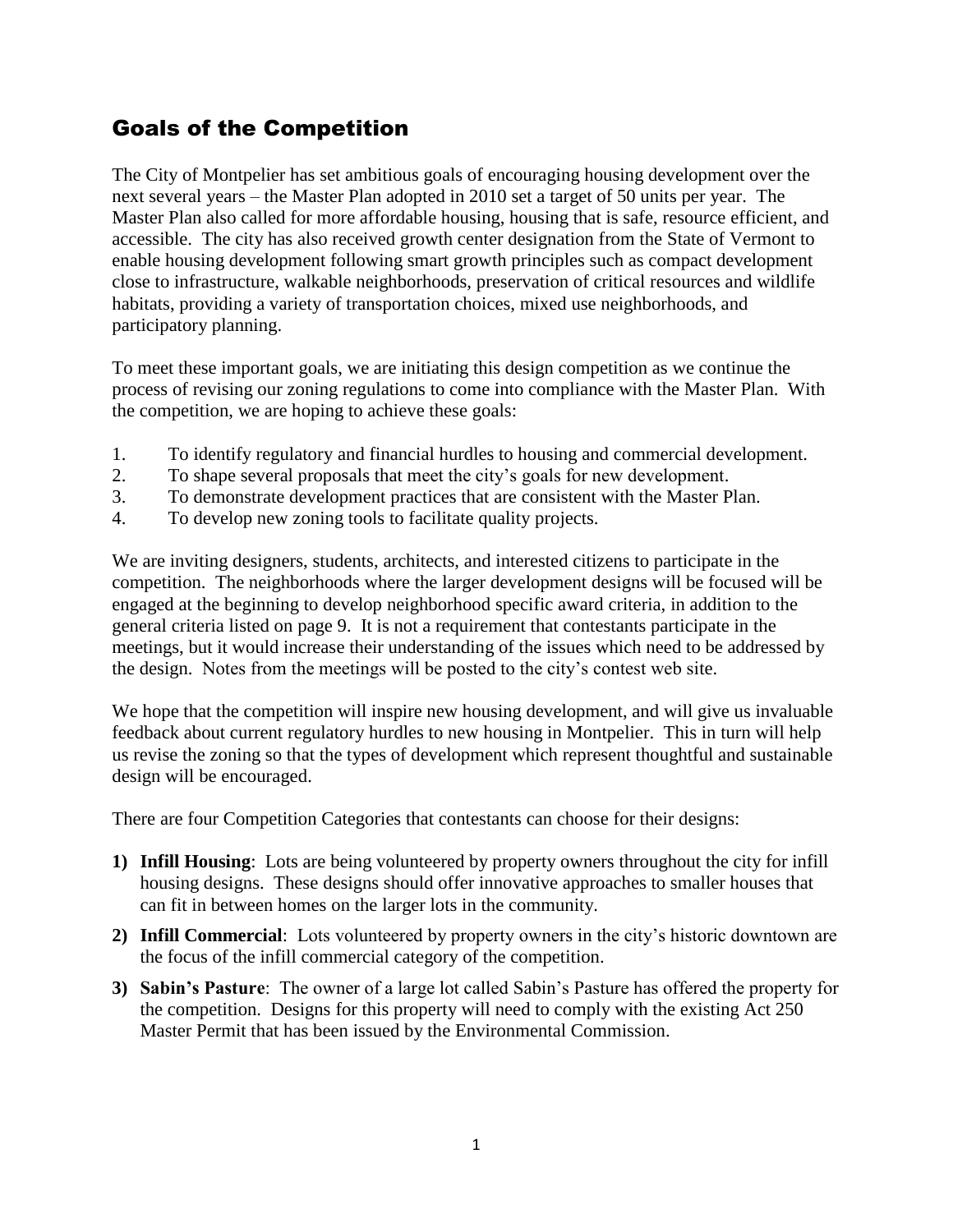## Who is Eligible to Submit Designs?

There will be several categories of awards, and each category will have its own eligibility requirements. They are as follows:

**Professional:** Architects, design firms, engineers, builders, and interdisciplinary professional teams are eligible for making submission to the Professional level of competition. To qualify in this category, you must earn your living as a professional architect, engineer, or designer, and have completed successful projects in your field.

**Students:** Graduate and undergraduate college students and their professors are eligible to apply as teams to the Student level of competition. To qualify in this category, you must be currently enrolled in an accredited program of full-time or part-time study.

**Citizens:** People who are interested in architecture and who design homes and developments for fun or their own use are eligible to apply individually or as teams to the Citizen level of competition. To qualify in this category, you or at least one of your team must be a current resident of Montpelier, Vermont.

**Youth:** Young people who are residents of Montpelier, Vermont can apply individually or as teams to the Youth level of competition. There will be several levels considered separately: ages  $6 - 10$ , ages  $11 - 15$ , and ages  $16 - 20$ . If a team has more than one age level, they will be considered in the level of the oldest person on the team.

# Submission Requirements

**Professional Competition**: In addition to the requirements listed below, examples of past projects – completed housing developments, constructed homes, etc. must be submitted with the design.

**Student Competition:** In addition to the requirements listed below, the name of the department or program and the college, university, or professional school must be submitted with the design.

**Citizens and Youth Competitions**: In addition to the requirements listed below, proof of residency in Montpelier for at least one team member must be submitted with the design. Citizen and Youth design submissions do not have to follow all the requirements below, but if they are not followed, a list of what is not included should be submitted with the design.

**Additional Narrative and Materials**: In addition to the requirements listed below, contestants may submit a narrative no longer than four pages, (single spaced, Times New Roman 12 font with 1" margins) that discusses any additional information about the project, particularly if there were state or local regulatory recommendations that would make the project easier (flood hazard and ADA regulations are federal, so would not be subject to local action). Additional drawings on the Sabin's project may also be submitted to illustrate the project.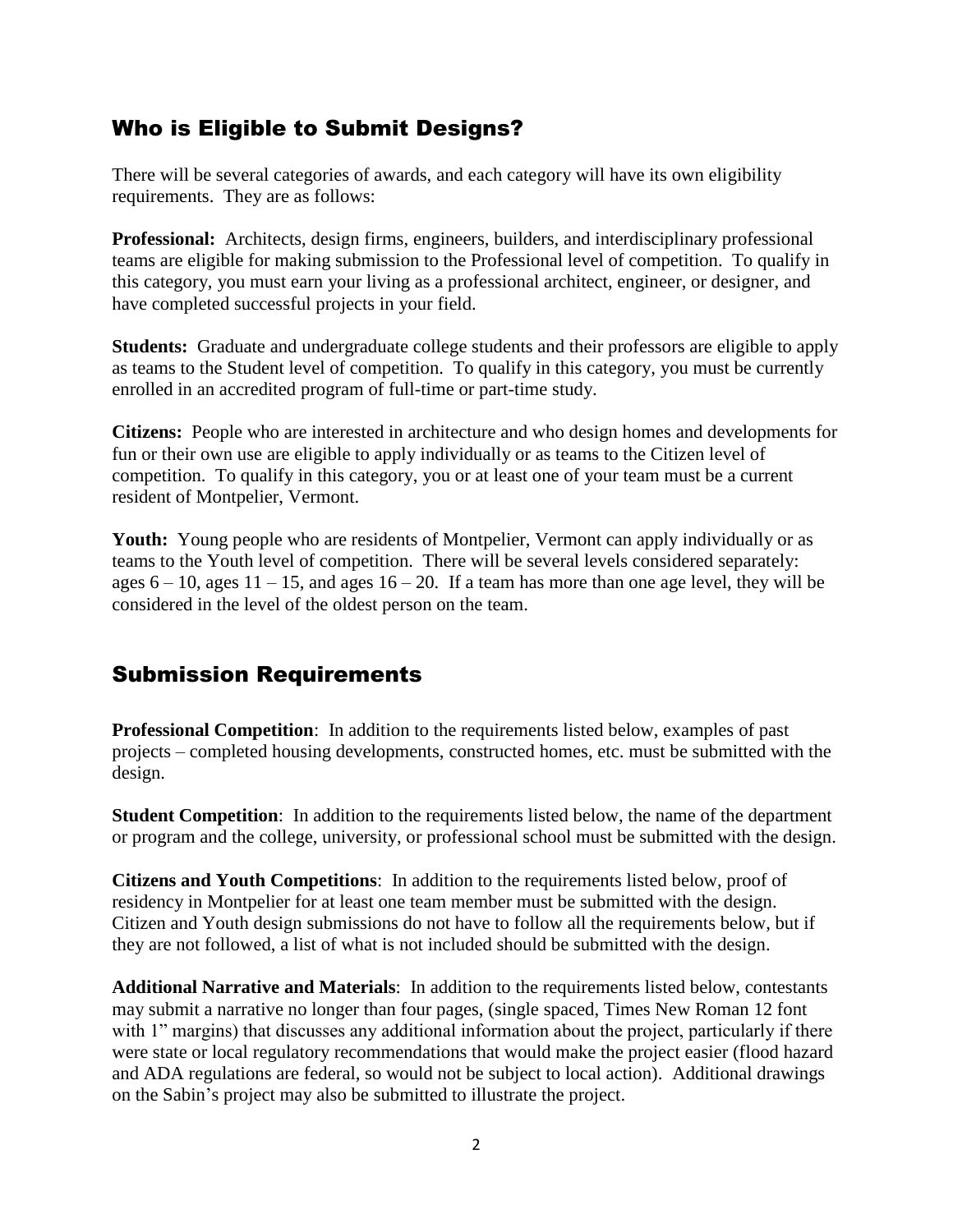# Submission Requirements (con't)

**Registration:** Teams entering the competition must identify one individual to be the official registrant in the competition. The registrant will be the official representative of the team. All team members will receive credit for winning entries. Individuals and teams are welcome to submit multiple entries, but each entry must be registered separately.

**Registration Number:** Upon payment of the entry fee, each registrant will be issued a 10 digit Registration Number that contains 8 numeric digits and two alpha characters, eg. 12345678-AB. The Registration Number is randomly generated at the time of registration and is included in the Registration Receipt e-mailed to all successfully completed registrations. The Registration Number must be used on all correspondence and included on all entry materials as described below.

**Notification:** The competition registrant will serve as the sole contact via e-mail throughout the competition.

**Anonymity of Presentation Boards:** Other than the Registration Number, the Presentation Board will bear no identification, name, symbol, insignia, logo or mark that might serve to reveal the identity of the author(s) of the submission. Failure to comply with this rule will lead to immediate disqualification. No entrant may otherwise directly or indirectly reveal the authorship of any design concepts to any juror, competition staff member, competition consultant or member of the press. Such identification, occurring at any time during or prior to Phase I of the competition, will be grounds for disqualification. Registration Number formats not complying with these requirements will be replaced or will be grounds for disqualification, per the decision of the Competition Administrator.

**Presentation Media:** The presentation techniques employed for the submissions are at the discretion of the entrants, with the exception of the Registration Number placement, as per the instructions and diagram. No physical models will be accepted in this design competition. Perspective or sectional images of a model (physical or digital) may be incorporated into the presentation. Three-dimensional renderings or model photographs must show the design proposal in its context, preferably from a pedestrian viewpoint. Entrants may use any medium, or combination of media, that can be clearly understood and accommodated within the board format. Representations may include photographs of models, computer-generated images, hand drawings, paintings, or other forms of two-dimensional communication. The Presentation Board should document clearly and concisely the entrant's conceptual approach to the project. Preliminary ideas about the form, organization, materials, site planning, and design direction of the house or project may be included. Information about the entrant's thought process may also be illustrated. Any narrative description must be included on the presentation side of the board and be incorporated into Area A of the graphic layout as described below.

These requirements have been developed to provide the jury sufficient information to effectively evaluate and compare submissions and to ensure that all Presentation Boards and design concepts are reviewed on an equal basis. The jury decision will be based only on the review of the Presentation Board.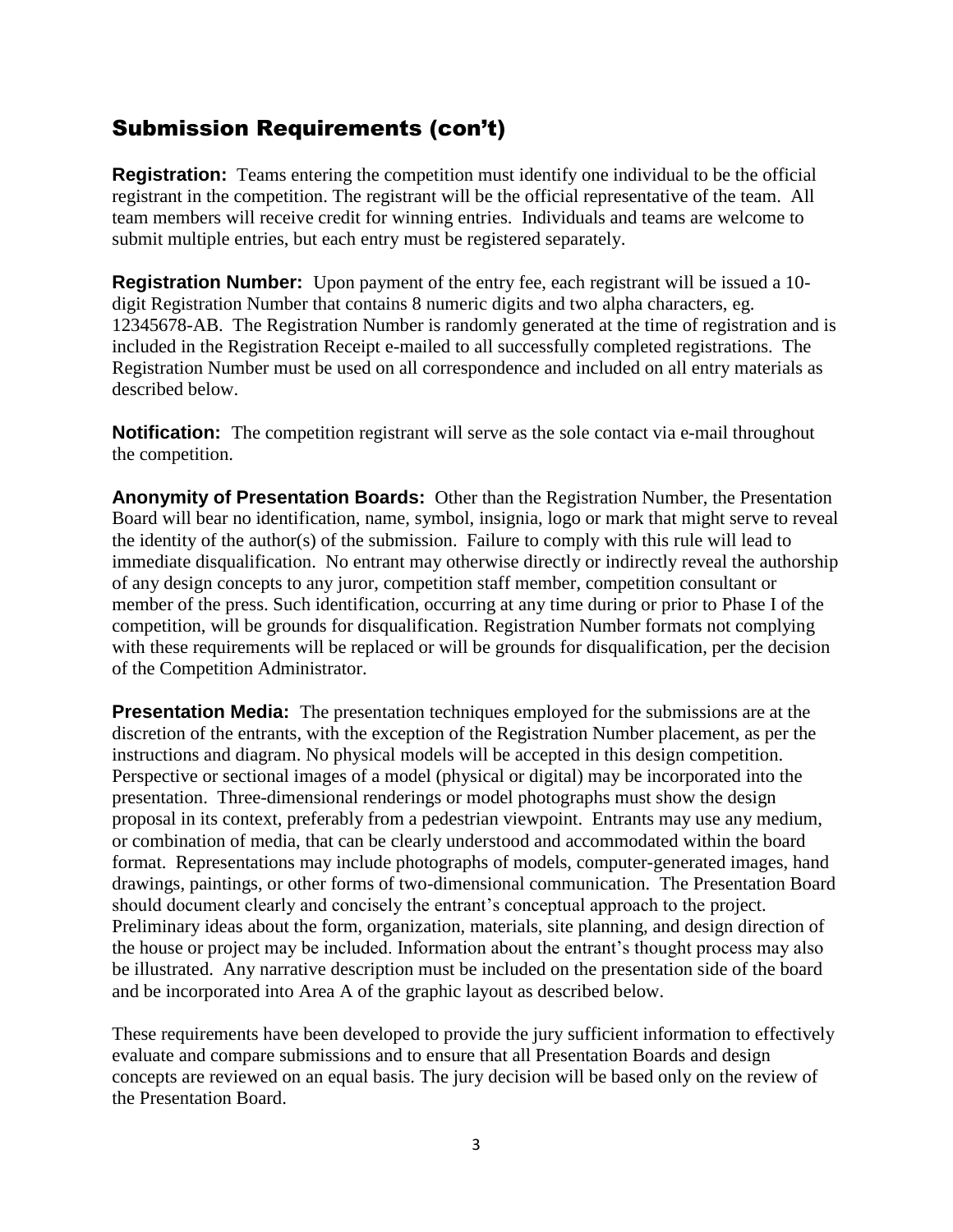## **Presentation Board**

In order for a submission to be eligible, it must be on one (1) Presentation Board that is:

- $\boxtimes$  16.5 inches wide by 23 inches high (42 cm x 58.5 cm);
- $\boxtimes$  no less than 1/4 inch (0.64 cm) thick and no more than 3/8 inch (0.95 cm) thick;
- $\triangledown$  rigid and lightweight, like foam core or gator board;
- $\boxtimes$  no more than 10 pounds (4.5 kilograms) in weight;
- $\triangledown$  unframed and not covered in plastic or glass;
- $\triangledown$  able to lie flat against an easel or wall.

In addition to the above requirements:

- $\boxtimes$  Projections from the flat surfaces of the board are prohibited.
- $\boxtimes$  Wood, masonite, and metal boards are prohibited.
- $\boxtimes$  All text and information must be in English and a minimum 14 point (1/8 inch high) type size.
- $\boxtimes$  Arial or other sans serif font preferred;
- $\boxtimes$  Entrants must securely affix an opaque envelope, marked only with the Registration Number, to the rear of the Presentation Board. Sealed inside this envelope should be a copy of the Submission Form signed by all team members and the CD-ROM with the information described below. Prior to Phase I jury deliberations, the envelopes will be removed and the Registration Number and contact information confirmed.

## **Presentation Board Layout**

The Presentation Board should be divided into the 4 areas described below and shown on the diagram below:

**Area A: Category Option, Title, Narrative and Data (4 inches x 6 inches, top right corner)**

The purpose of Area A is to provide each entrant with an opportunity to describe ideas that cannot be easily understood through typical illustrations. We encourage entrants to explore new construction technologies, sustainable building practices and neighborhood livability. The competition category and type must be clearly indicated. For example: Professional/Infill, or Student/Sabin's Pasture Development, or Citizen/Infill Development.

Area A allows for an approximately 100-word narrative. All text and information must be in English and a minimum 14-point (1/8 inch high) type size. Arial or other sans serif font is preferred. The design submission should be titled. The title must be a minimum of 18-point (3/16 inch high) bold type size.

For the Infill Category, the total square footage (i.e., 1,200 sq.ft.) of the building and of each element and/or level of the design should be noted clearly. The total square footage of building coverage must be included as well. For the Development Category, the number of units, the types of mixed use, and the overall density (6 units per acre, etc.) should be noted clearly.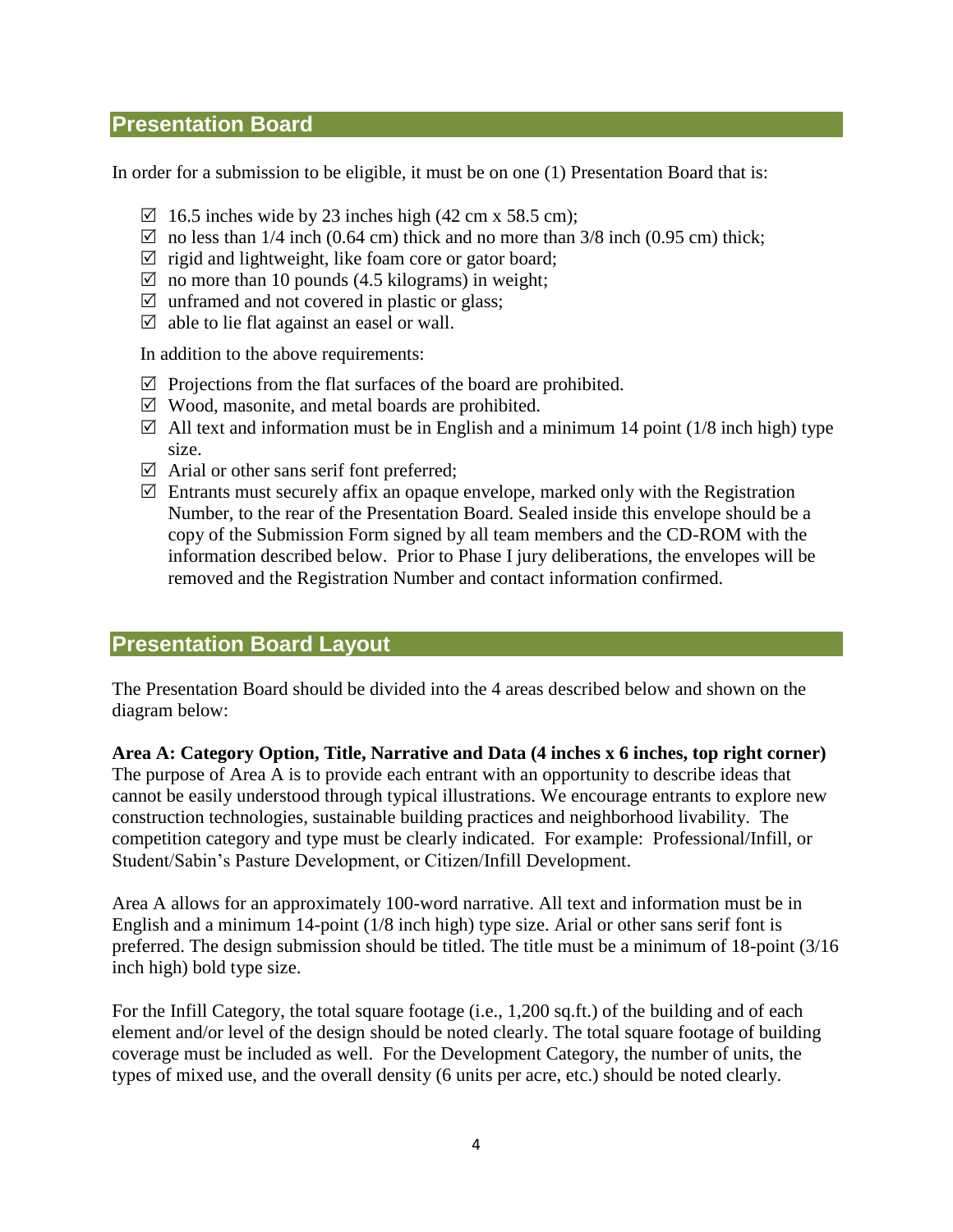**Area B: Elevations/Perspectives, Sections and Other Images (16.5 inches x 13 inches, top)** The primary purpose of Area B is to render visually the three-dimensional nature of the design. A perspective from a pedestrian vantage point is required. Elevations may also be provided in addition to the perspective. These images should illustrate how the design addresses the Design Values, potential material palette, and inventive design approaches.

A section drawing must be included to illustrate the programmatic elements. Section(s) must be drawn at  $1/8$ " = 1'-0" scale, minimum. This area may also contain other plans, diagrams, or similarly supportive images.

#### **Area C: Floor Plans/Site Plans (16.5 inches x 10 inches, bottom)**

The purpose of Area C is to illustrate the design ideas in a building-plan format. Floor plan drawing(s) should be at the scale of  $1/8$ " = 1'-0", with the long axis oriented vertically on the Presentation Board. No specific geographic orientation of the site is required; however, the geographic orientation must be clearly indicated with an arrow showing the North direction of the plan.

A ground-floor plan is required for the infill category. Other floor plans (i.e.  $2<sup>nd</sup>$  floor/attic) may be included to clearly illustrate design intentions. Total house length and width dimensions should be noted using a single dimension leader for each direction. Interior room dimensions are not required. Solid walls should be filled with color to assist in clearly reading the differentiation between walls, thresholds, and other conditions.

A site plan that illustrates the full property boundary is required. For Development projects, the site plan should include all buildings, topography (at 20 foot intervals), natural features, roads, sidewalks, bike paths, parks, and other improvements. The site plan must be drawn at  $1/16$ " =  $1'-0$ " scale.

If regulatory barriers have been found in the design process, these can be described in an attached narrative.

#### **Area D: Registration Number (lower right corner)**

The purpose of Area D is to identify each entry by the Registration Number. The Registration Number was e-mailed to the entrant. The number should be 24-point (1/4 inch high) size in Arial Black or other bold, sans serif font type.

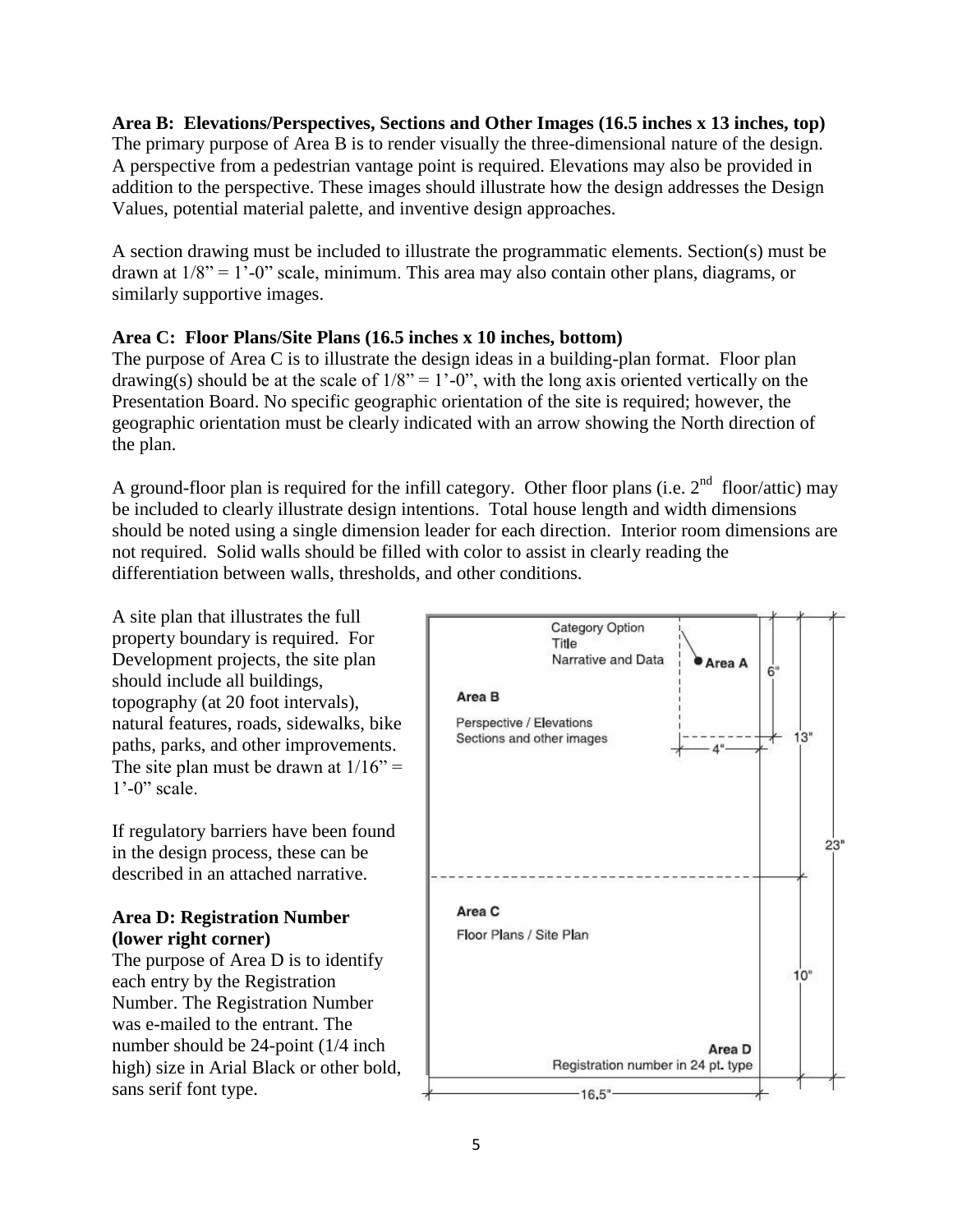## **PC-Compatible CD-ROM Requirements**

To facilitate the creation of future publications and exhibition presentation, a PC-compatible CD-ROM must be provided with the following files in the formats specified.

- $\boxtimes$  When burning the CD-ROM files, name the CD-ROM with the Registration Number (i.e.
- $\boxtimes$  "12345678-AB"). Clearly mark the Registration Number on the top surface of the CD-ROM with indelible black ink or similar media.
- $\boxtimes$  The Presentation Board should be saved as PDF (Portable Document Format) (i.e. "12345678- AB.pdf") at a minimum 300 dpi resolution.
- $\boxtimes$  The Project Title, Narrative, and Data is to be saved as a simple text file (i.e. "12345678-AB.txt").
- $\boxtimes$  Provide full contact information for all team members. Include name, firm name, address, telephone number, e-mail address, as they should appear in publication and exhibition materials.
- $\boxtimes$  Save the contact information as a simple text file (i.e. "12345678-AB -Contact.txt").
- $\boxtimes$  All images are to be saved in CMYK or Grayscale Tagged-Image File (\*.tif) format without LZW Compression (board size image at 300 dpi, line art at 1200 dpi, or 1500x1200 pixel size minimum). Files are to be named, beginning with the Registration Number, and followed with the image type and number (i.e. "12345678-AB-f01.tif"). Image types should be noted as follows:

"f" refers to the "Floor Plan" image(s); "p" refers to the "Perspective" image(s); "e" refers to the "Elevation" image(s); "s" refers to the "Section" image(s); "sp" refers to the "Site Plan" image(s).

 $\boxtimes$  If images contain text, the letter "t" should be appended to the end of the file name (i.e., "12345678-AB-f01t.tif"). A second version should also be saved without the text (and without the "t" suffix).

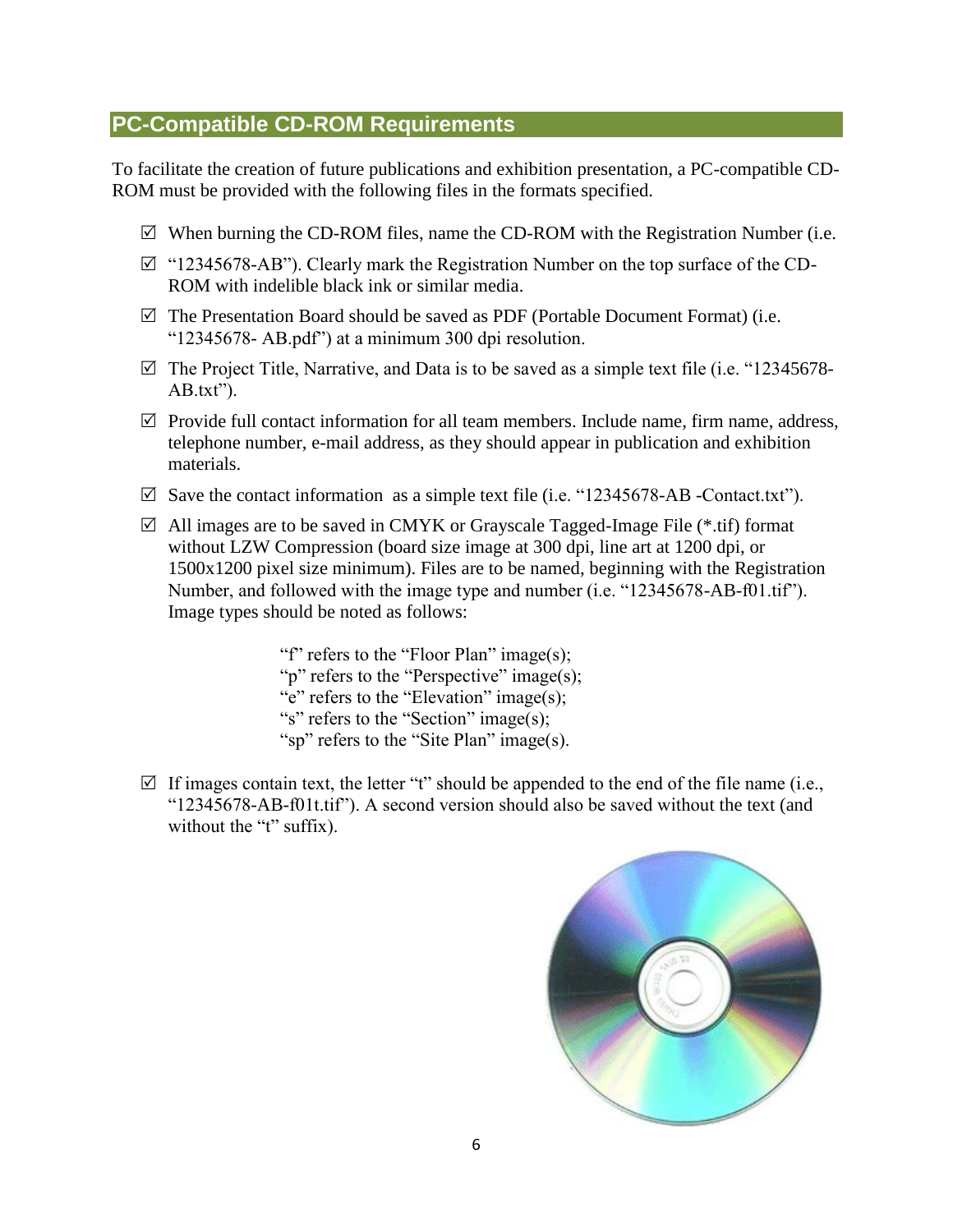# Submission Requirements (con't)

**Submission Deadline:** All design submissions must be received no later than 4:00 pm on August 24, 2012. This is not a postmark deadline, the presentation boards, CDs, and other materials must be date stamped in the Planning Department at City Hall in Montpelier.

Gwendolyn Hallsmith, Director Planning and Community Development City Hall 39 Main St. Montpelier, VT 05602 802-223-9506 [ghallsmith@montpelier-vt.org](mailto:ghallsmith@montpelier-vt.org)

Each entrant bears responsibility for the proper and timely delivery of their submission. The City of Montpelier, its employees, agents and consultants are not liable for the safe and timely delivery of the submissions. The City of Montpelier and the Competition Staff assume no responsibility for lost or damaged competition entries.

**Return of Submissions:** Entrant's submission will not be returned and access to the submission will not be allowed at any time. Entrants are advised to make record copies of their design solutions prior to submitting them.

**Disqualification:** Members of the Competition Juries and Competition Staff are ineligible to compete. Nor may any jury member or the Competition Staff compete in association with, advise, or assist an entrant in any way. Nor may any City Employee or contract employee directly involved in the administration of this competition participate in the competition. No spouse, child, direct relative or other household member of any of these individuals may participate in the competition. Jurors may not be consulted nor may they provide any assistance to any entrant.

Entries may be invalidated if they:

- are not properly registered;
- arrive after the submission deadline:
- do not have a properly completed and attached Submission Form;
- are incomplete in any significant fashion; or
- contain any visual or written material on the display surfaces of the entry that in any way identifies the entrant to the jury.

If it is determined before, during or after jury deliberations that an entrant failed to observe these regulations, that entrant's project will be disqualified. The Competition Administrator's decision with respect to any such disqualification will be final and binding on all parties.

**Examination for Eligibility of Submissions:** Competition staff will examine submissions prior to the jury review to ascertain whether they comply with competition rules and requirements. Competition Staff will report to the jury apparent instances of failure to comply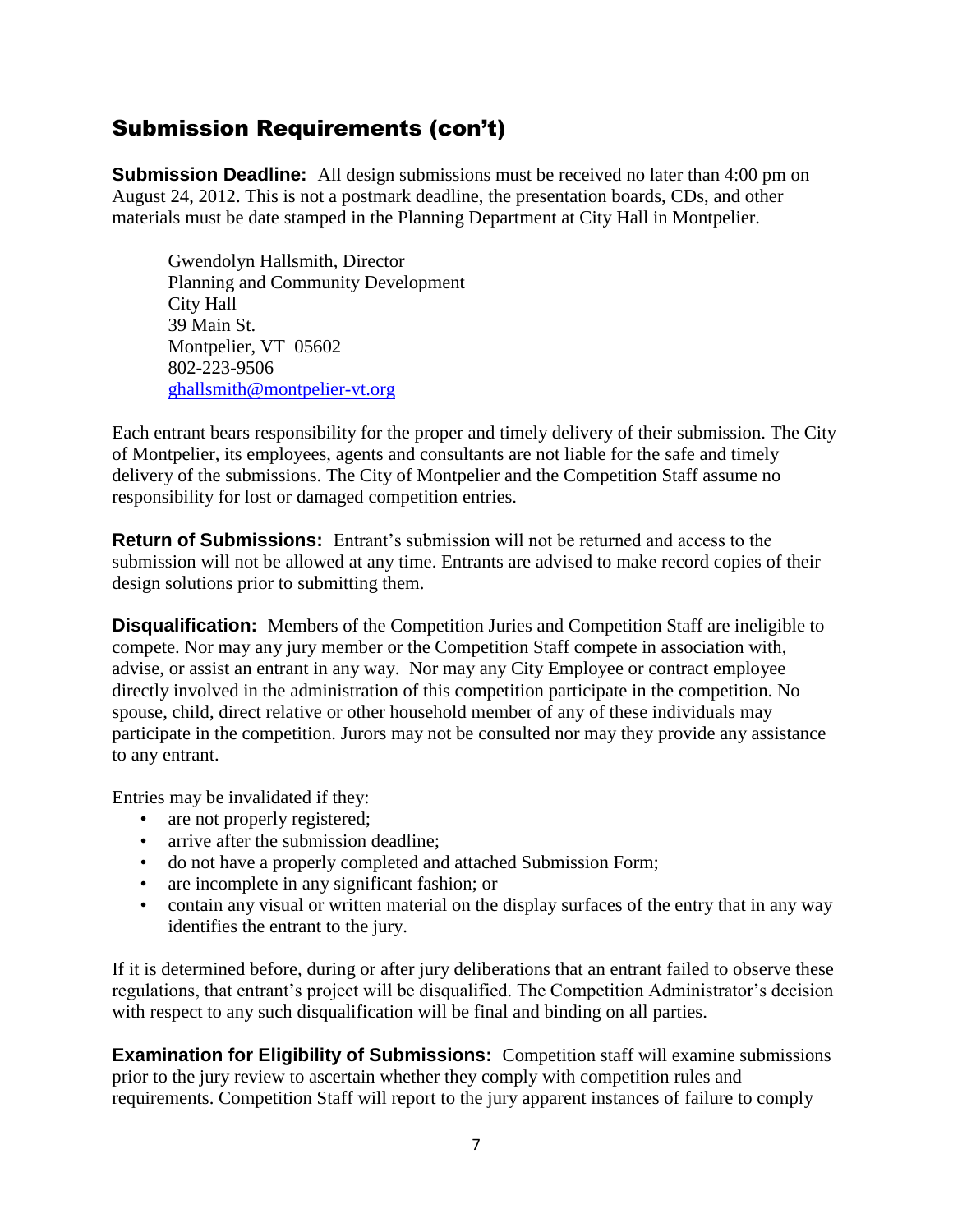with the rules and requirements and will present to the jury a list of any proposed ineligible submissions. The jury may review submissions that appear to be ineligible to determine the accuracy and appropriateness of the decision.

**Disputes:** Any disputes arising from this competition should be addressed in writing to the Competition Administrator. The Competition Administrator has final authority in enforcing the provisions of these instructions.

The City of Montpelier Department of Planning and Community Development will make all final decisions on disputes or questions of interpretation arising out of the competition rules and requirements. All such determinations will be binding on all registrants and entrants in the competition.

## **Submittal Checklist**

#### **16.5" by 23" vertical format Presentation Board:**

- Category Option, Title, Narrative and Data
- Perspective
- Section and Floor Plans at  $1/8$ " =  $1^{\circ}$ -0"
- Site Plan at  $1/16$ " =  $1'-0$ "
- Registration Number

#### **Submission Form**

- All team members must sign form
- Registration Number must be noted
- Design Category/Option must be noted

### **CD-ROM**

- PDF file
- TIF images
- TXT file

#### **Submission Deadline**

August 24, 2012 4:00 pm

### **Questions**

Entrants may seek further clarification of the information presented here only by submitting questions in writing via e-mail to [ghallsmith@montpelier-vt.org.](mailto:ghallsmith@montpelier-vt.org) All questions, answers, and resulting program clarifications will be posted on the competition website on Wednesdays. Any changes to this document resulting from answers to the questions will become part of these instructions. Entrants should check the website on a regular basis. No questions may be addressed directly to members of the jury or other individuals associated with the competition. Telephone, fax or other methods of inquiry will not be accepted. Please include Registration Number on all correspondence.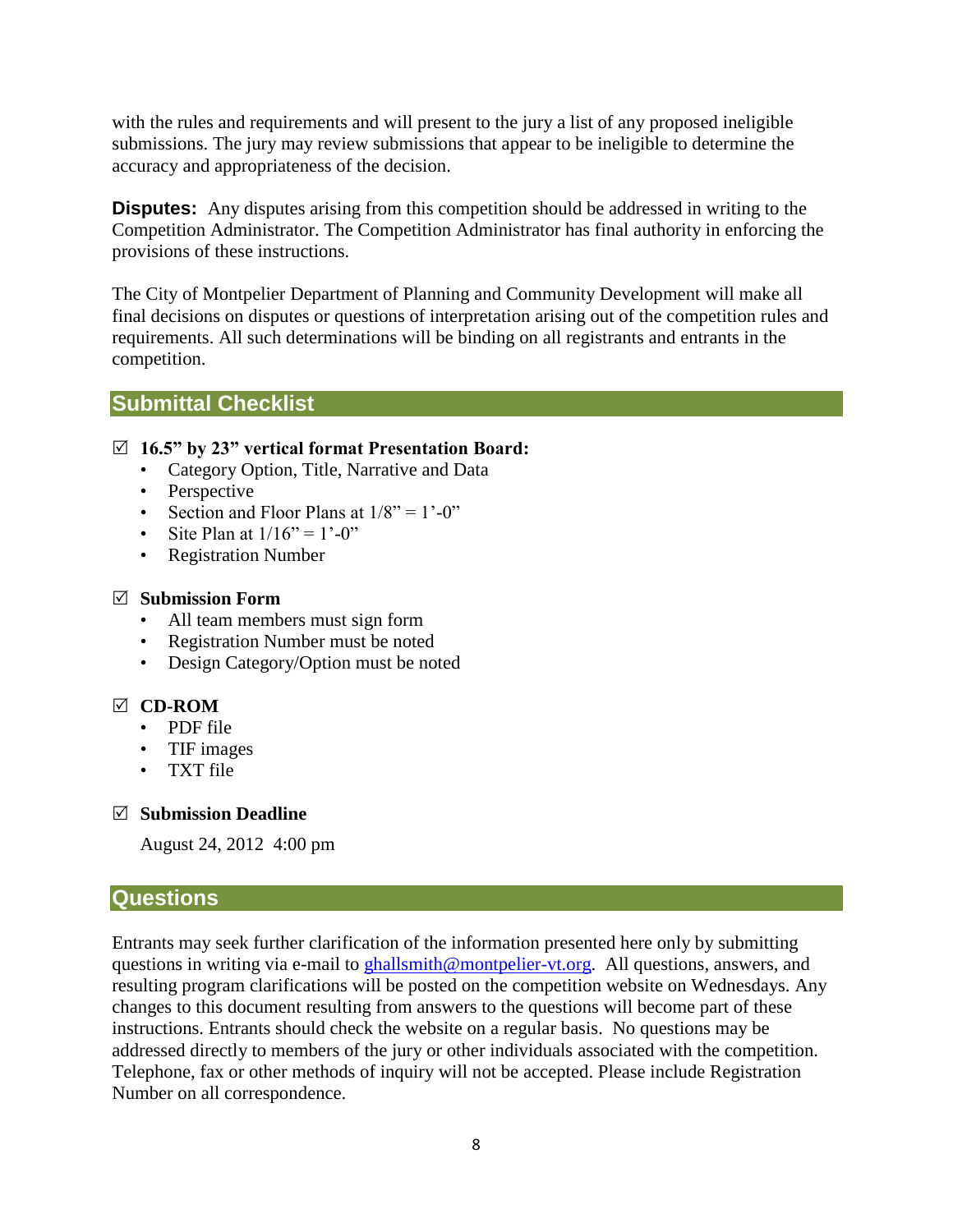## Public Participation Process

Three public meetings will be held to define the neighborhood specific criteria by which the entries will be judged, and these meetings will be held within the first month after the competition is announced, to make it possible for all contestants to attend if they are able. The criteria will be posted to the web site by June  $7<sup>th</sup>$ , so that contestants have ample time to include the criteria in their designs. Designs that do not meet the neighborhood specific criteria will still be considered, and their scores will reflect the degree to which they did take them into consideration.

Infill Designs that fall in the City's current Design Control District must take the design standards listed in the CityScape book available on the city web site into account, and describe how the proposed housing or commercial building meets the standards.

Sabin's Pasture Development designs will need to review the current Act 250 Master Permit requirements, in addition to the city's zoning regulations, to determine what is possible for the development proposal there.

# Jury Process

The Planning Commission and Design Review Committee will select members to serve as the jury for the design competition. The jury will begin meeting no later than August  $31<sup>st</sup>$  to review the submissions and establish a schedule for reviewing them. The winners will be announced no later than October  $1<sup>st</sup>$ , 2012.

The general criteria used to evaluate the submissions are as follows:

- 1. Consistency with Smart Growth principles.
- 2. Consistency with neighborhood criteria.
- 3. Design innovation and excellence, including addressing site resource issues.
- 4. High quality livability.
- 5. Clarity in communicating design intent.
- 6. Quality of feedback on the city's regulatory system and financial hurdles.

Category Specific criteria that will be used include:

- 1. For Development proposals, consistency with LEED Neighborhood standards and incorporation of affordable, energy efficient, and accessible housing.
- 2. For Infill proposals, compatibility with adjacent building types and design.
- 3. For proposals in the historic design district, consistency with historic preservation goals.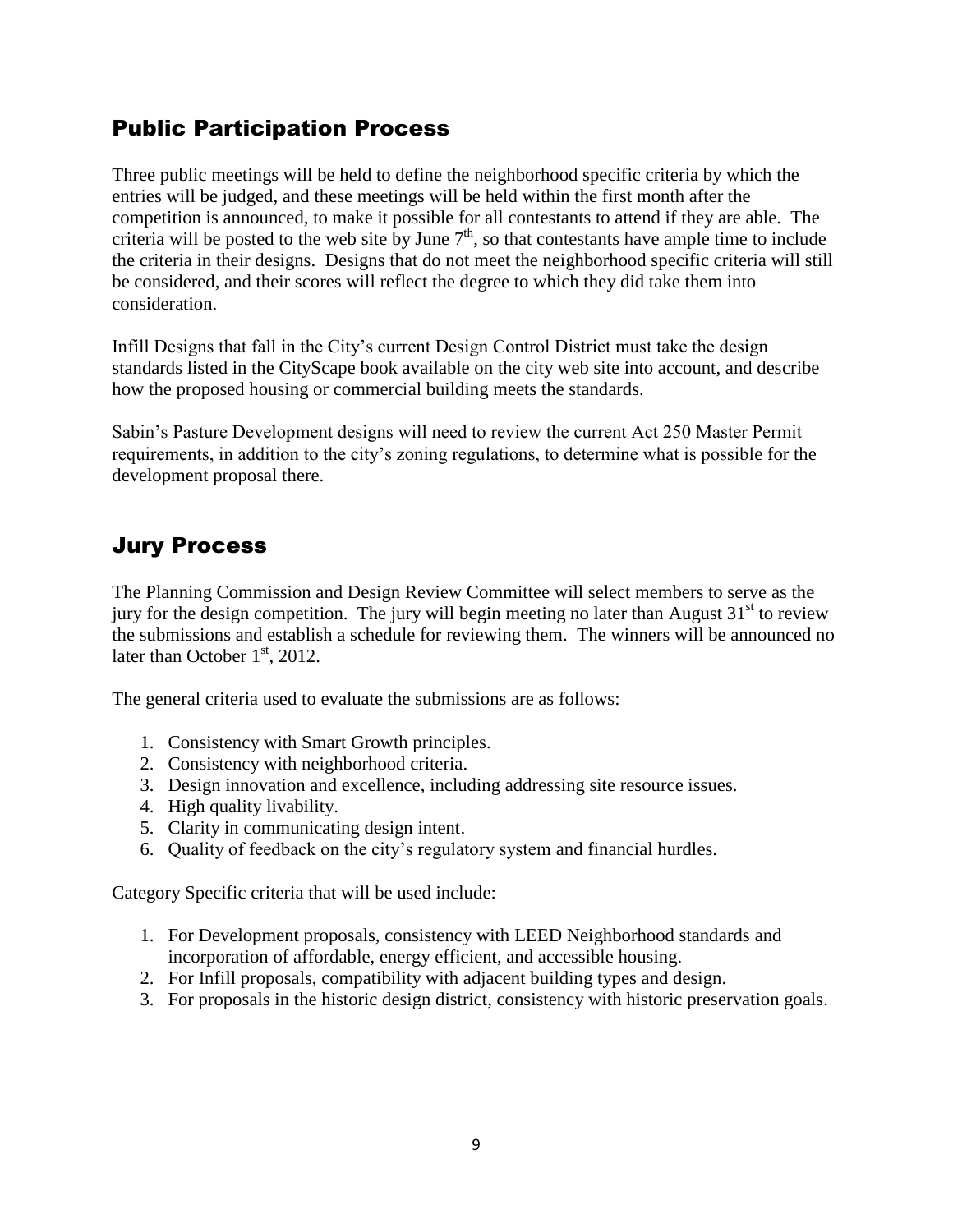## Competition Schedule

| <b>Competition Opens</b>             | May 17 <sup>th</sup> , 2012                                    |
|--------------------------------------|----------------------------------------------------------------|
| <b>Public Participation Meetings</b> | May 16 <sup>th</sup> , 31 <sup>st</sup> , June 6 <sup>th</sup> |
| <b>Neighborhood Criteria Posted</b>  | June 7 <sup>th</sup>                                           |
| <b>Submissions Due</b>               | August $24^{\text{th}}$ at 4:00                                |
| <b>Jury Deliberations</b>            | August $31^{st}$ – September $15^{th}$                         |
| <b>Awards Announced</b>              | October 1 <sup>st</sup>                                        |
| <b>Gallery of Awards</b>             | October $1st$ – November $30th$                                |

## Prizes

| <b>Grand Prize</b>                        | \$1,000 |
|-------------------------------------------|---------|
| <b>Second Prize</b>                       | \$300   |
| Third Prize                               | \$200   |
| <b>City Innovator Awards</b>              |         |
| Professional, Student, Citizen, and Youth | \$100   |
| Honorable Mention Awards                  |         |
| Professional, Student, Citizen, and Youth | \$50    |

In addition to the recognition that winners will receive with the award, the city will make a commitment to have the winning entries on display at the gallery in City Hall for a couple months, and again at Town Meeting time, so that all city residents can appreciate the design work that has gone into the submissions. We will also pursue media coverage of all types to publicize the awards and the winners.

# Registration Fees

Each contestant or team must submit the following registration fee for each entry:

Professional: \$30.00 --- Student: \$15.00 --- Citizen: \$20.00 --- Youth \$5.00